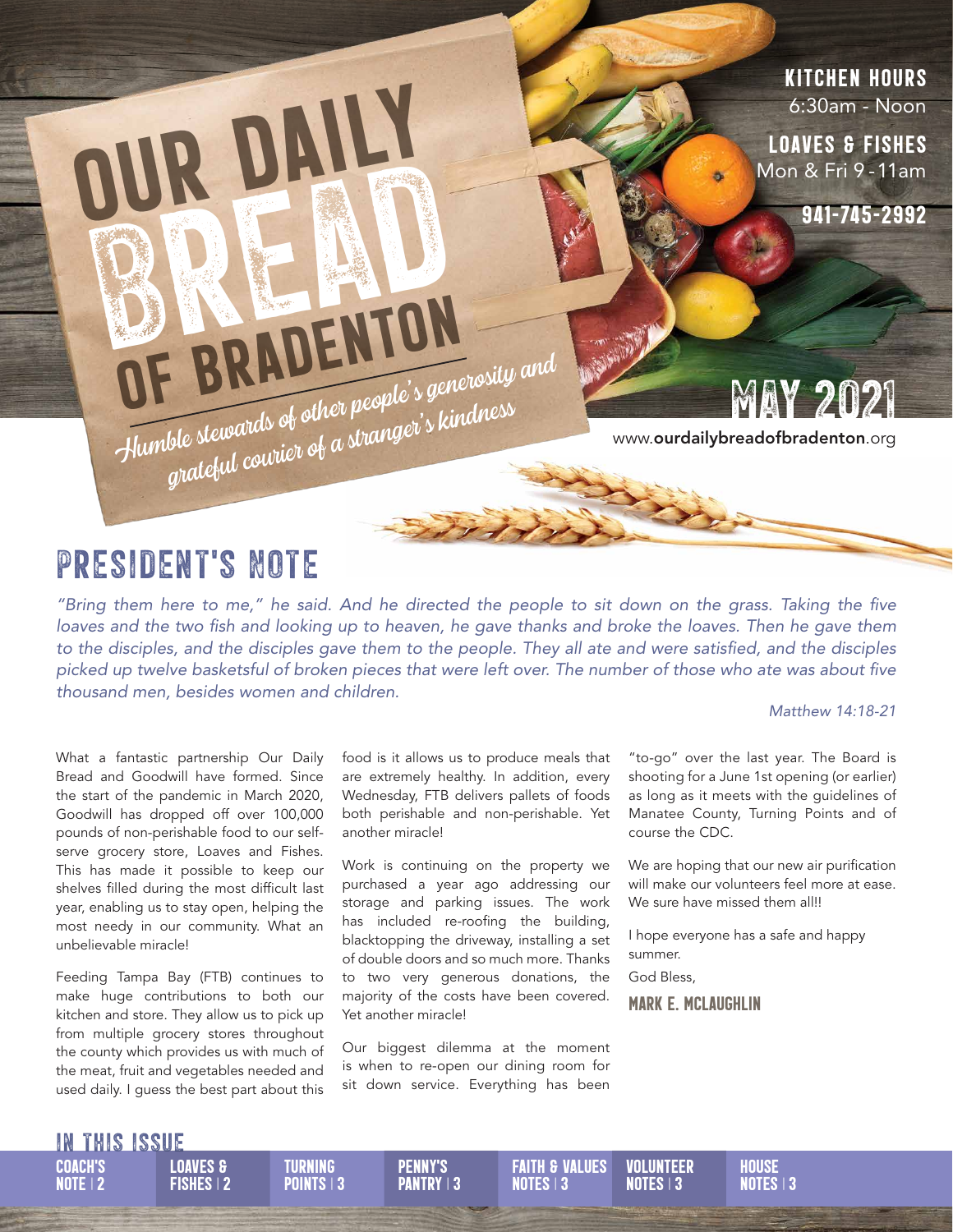# Coaches Notes

Our new warehouses across the avenue is now in the final stages of completion. We are looking for a volunteer to manage this new space. Our plan is to have all bulk receipts of goods go into the warehouse and deliver them to the kitchen and pantry as needed. Currently our largest shipment comes in on Wednesday morning from Feeding Tampa Bay, all on pallets. Our team is looking for support in this area if you are interested in helping please call us at Our Daily Bread 941.745.2992 we look forward to hearing from you.

We are currently planning on going back to sit down service in our dining room on June 1st. The problem we are facing is with carry-out service we only needed 4 volunteers per day with sit down service we need 6-8 volunteers per day. We need HELP now. Please contact Penny at 941.745.2992 if interested she will put you on a schedule. We will still follow all guide-lines suggested by the CDC including masks and spaced seating. To put your mind at ease we have installed an air purification system for your safety and our clients. We need our volunteers! We have missed you all!

We recently had a long time volunteer who has retired, Bill Glim one of our last volunteer drivers. Bill has been coming in two days a week

#### serving long before I became a volunteer. He was here at 7:00 am. on Tuesdays and Wednesdays. You may have missed him he was always on the road picking up our donations. Please join me in thanking Bill for his dedicated services, great wit and support. You are in our prayers enjoy retirement Bill.

At Loaves and Fishes the new flooring is in and it looks great we also replaced the old glass door refrigerator with a newer unit . Our shelves are full with a variety of food items so graciously donated from our partners at Goodwill. Britney and the volunteers are busy 6 days a week unloading the barrels. We are so grateful. The numbers of shoppers is down slightly but we are pleased that we are able to offer a nice variety to all our clients

Thank you for your Time and Talent Thank you for your Financial Support Thank you for your Prayers.

Bob Eikill

# Loaves & Fishes Notes

A year into this pandemic we are still open and serving the needy in our community with a powerful amazing team of volunteers. I would like to thank everyone who has contributed to our mission. Each of you are truly a blessing.

Just last month we received four car loads of donations from Spanish Main Yacht Club filled with assorted foods and hygiene products. Gloria Dei Lutheran Church had a food drive and delivered 500 pounds of canned goods. Redeemer Lutheran Church hosted a "Diaper Derby" and collected a pallet of diapers and two cases of baby wipes. We are feeling so blessed and appreciate all your continued support.

With summer quickly approaching and children completing the school year we are preparing for an increased demand in breakfast and lunch items such as peanut butter, jellies, cereals, canned soups, tuna fish, canned chicken, Mac and Cheese, Vienna sausages, ravioli and baby supplies, all in high demand. All donations are so appreciated and our clients sincerely THANK YOU!

We are currently looking for a volunteer to do client check-outs on Mondays if you are interested or know of anyone please contact me for more information. Come join our Fun Loaves & Fishes team!

If you are interested in becoming a volunteer but want to avoid the crowd we stock our shelves and sort donations Tuesday through Thursday. Please email me at **britney@ourdailybreadofbradenton.org** I look forward to hearing from you. I will be out of the office July 1st. - September 1st. 2021 but will be checking my email periodically. Happy Summer!

> Stay healthy and blessed **BRITNEY**

It is with heavy hearts we share the loss of a valuable team member Kirk Goethe. Kirk was loved by everyone and a very hard working wonderful caring man who was a loving husband, father, grandfather and friend. He was always happy and you felt his joy for life and others. He has been with Our Daily Bread of Bradenton for 14 years. Please join us in sending prayers to his family and loved ones. We love you Kirk

## DID YOU KNOW

Did you know that Our Daily Bread of Bradenton recently partnered with AmazonSmile charity? This platform makes it easier for donors to donate items to Our Daily Bread of Bradenton directly and or 5% back to the charity. Same Amazon you know, separate website. Same products, same price, same service - but to generate donations you must shop at... smile.amazon.com instead.



Did you know that Our Daily Bread of Bradenton now has a presence on Facebook? Please help us build our social media presence by doing the following:

- 1. Visit us on Facebook@ourdailybreadbradenton
- 2. Like the page
- 3. Under "Following" tab, choose "See First" (instead of default)
- 4. Invite your family , friends and associates too…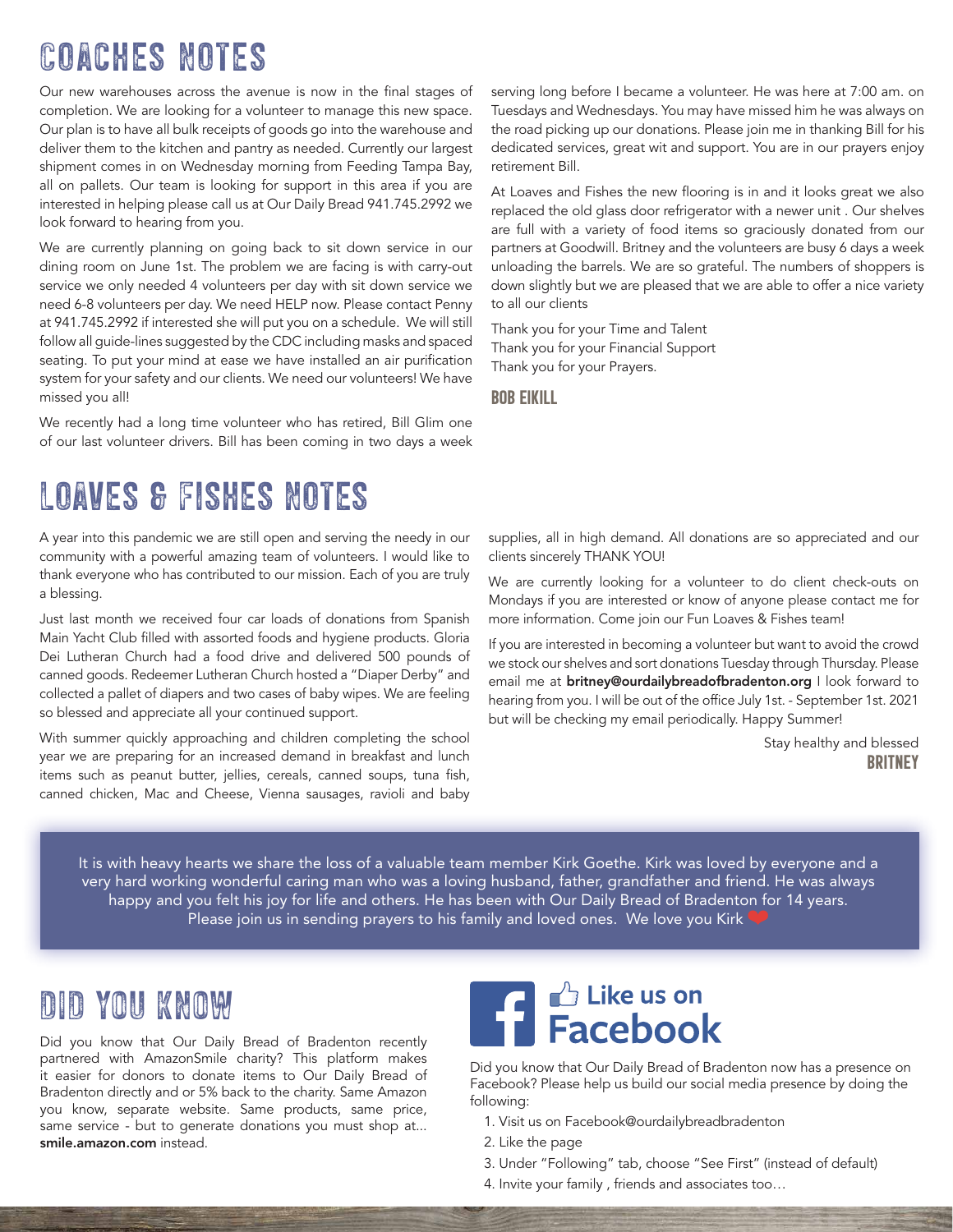# Turning Points Notes



Our Turning Points staff recently completed an incredible training with Ryan Dowd at www.homelesstraining.com. Ryan runs a large homeless shelter outside of Chicago, Illinois and also travels the country training employees on how to work with homeless individuals. We found the training enlightening and I want to share a couple highlights with you.

- 1) Trauma changes the brain. Trauma changes the prefrontal cortex and causes the amygdala to become hyperactive. Most, if not all, of those experiencing homelessness have experienced trauma. This causes their threat stimuli to be heightened, their ability to self-regulating emotion is lessened and increases impulsivity.
- 2) Time is different. When you have to worry about where you will sleep or get a meal tonight, you don't worry about anything that happens more than 24 hours from now. The long term becomes irrelevant in the face of surviving today.
- 3) The best thing you can do to help is be nice. Homeless individuals are treated very poorly by most people. The most important thing you can do is treat them with kindness and respect. Don't forget to make eye contact and a smile! Eye contact, a smile and a handshake actually lower aggression, lower impulsivity and increase empathy.

When we can move beyond the caricature of homeless people and understand that they are unique and individual, we can begin to better empathize and understand their needs. We will keep you posted with new tips from our trainings and encourage you to check out the website yourself www.homelesstraining.com.

Thank you, Kathleen Cramer

# Faith and Values Notes

When we do something virtuous or charitable or kind, there is a part of us that wants to stand out for it. We think that's true for all of us. We've given ourselves in some way or overcome some human temptation to accomplish a little bit of good in this world, and even though we know God sees us, we'd really love for everyone else to see it, too.

But, we need to remember that our fruit belongs to the whole tree…

A Beautiful thought…❤

# Volunteer Notes house Notes

Thank you, thank you to ALL who contributed to our "Diaper Derby". We collected \$755.00 and delivered 23 large boxes of diapers and 2 boxes of wipes to some very happy and appreciative people at Our Daily Bread. My heart is so full because of the loving and generosity of our Redeemer Family. Our next project is to collect wash cloths, hand and bath towels. Please bring new or gently used items to the church and put on the shelves for Our Daily Bread or write a check to Redeemer with "towels" in the left lower corner or put your contribution money in an envelope marked for "towels" and put it in the collection plate. Thank you again for taking care of God's less fortunate. Elsie Nolan

# PENNY'S PAN

First, I would like to thank all our wonderful volunteers that have helped get us get through this challenging pandemic. As you know we never closed and continued our daily hot meal. We are pleased to report that we are looking at June, 1st as a possible date for returning to a full service dining room. That being said we are looking for volunteers to help serve on…

The 1st, 2nd and 4th Tuesday The 1st, 2nd, 3rd and 4th Wednesday The 1st Saturday The 1st and 4th Sunday of each month from 9:30am – 11:30am.

If you can help or know of anyone that would like to volunteer please come join our team. Contact me at 941-745-2992 or email me at penny@ourdailybreadofbradenton.org

Thanking you in advance,

**PENNY** 

## This week for lunch

| MONDAY          | <b>Chicken and Noodles, mixed</b><br>green salad, fruit salad, juice, and<br>pastry |
|-----------------|-------------------------------------------------------------------------------------|
| <b>TUESDAY</b>  | <b>BBQ Sandwiches</b> , mixed green<br>salad, fruit salad, juice, and pastry        |
|                 | WEDNESDAY Rice Gumbo, mixed green salad,<br>fruit salad, juice, and pastry          |
| <b>THURSDAY</b> | <b>Chick-Patties</b> , mixed green salad,<br>fruit salad juice and pastry           |
| FRIDAY          | Mac & Cheese, mixed green salad,<br>fruit salad, juice, and pastry                  |
| <b>SATURDAY</b> | Chef's Choice, mixed green salad,<br>fruit salad, juice and pastry                  |
| SUNDAY          | <b>BBQ Chicken</b> , mixed green salad,<br>fruit salad, juice and pastry            |

We never Call asking for Donations

We Do Not use Professional Fund Raisers

We only use your Address for mailing Thank You's and our Newsletter

We would like to establish an email data base for volunteer's information and setting up schedules. If you are interested in receiving our newsletter electronically (please be patient we are working on finalizing our list) and/or "what's happening" please email us at,

blessings@ourdailybreadofbradenton.org